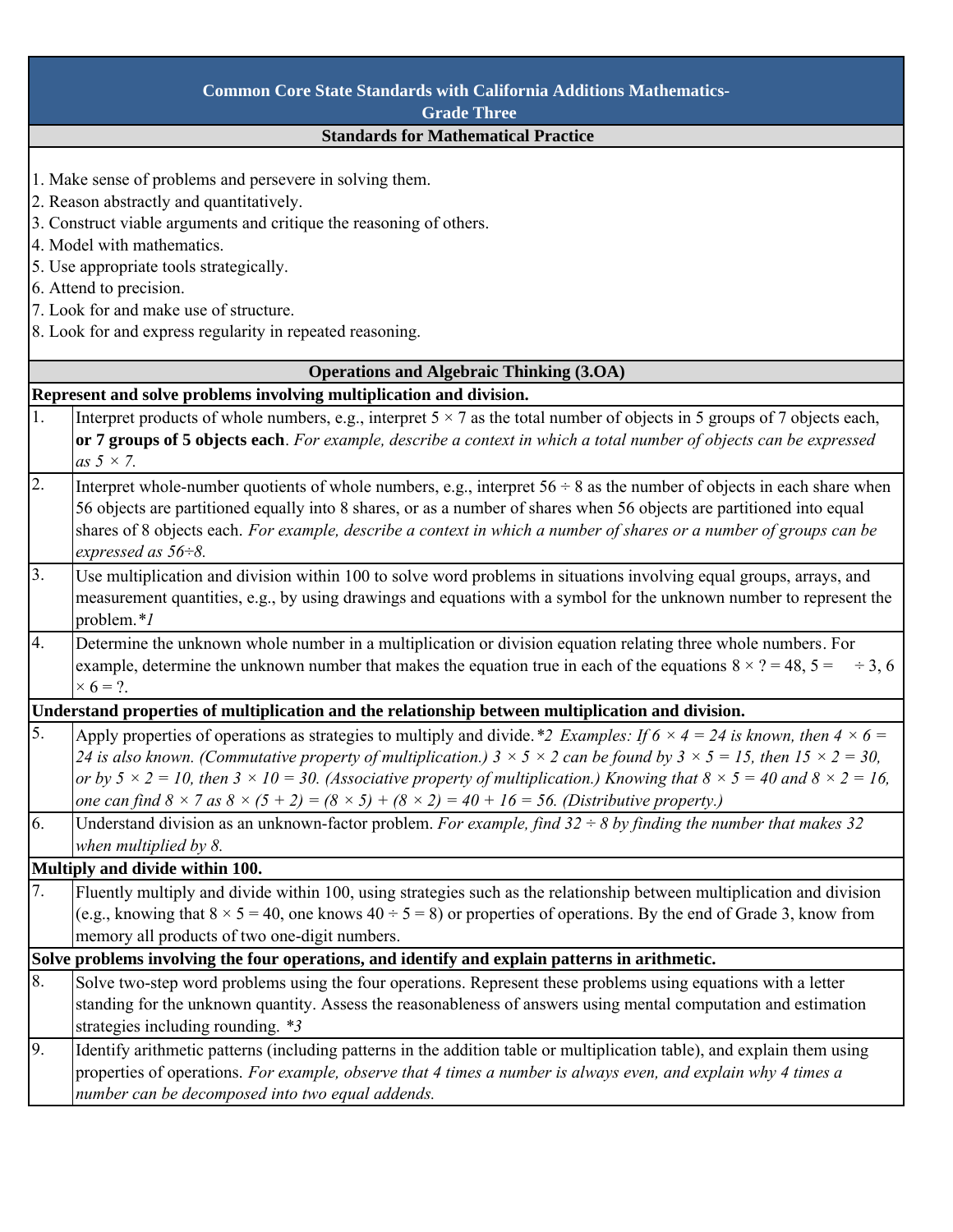| <b>Number and Operations in Base Ten (3.NBT)</b>                                                                                                                                                                                          |  |  |
|-------------------------------------------------------------------------------------------------------------------------------------------------------------------------------------------------------------------------------------------|--|--|
| Use place value understanding and properties of operations to perform multi-digit arithmetic. *4                                                                                                                                          |  |  |
| Use place value understanding to round whole numbers to the nearest 10 or 100.                                                                                                                                                            |  |  |
| Understand that the four digits of a four-digit number represent amounts of thousands, hundreds, tens, and                                                                                                                                |  |  |
| ones; e.g. $3,706 = 3000 + 700 + 6 = 3$ thousands, 7 hundreds, 0 tens, and 6 ones.                                                                                                                                                        |  |  |
| Fluently add and subtract within 1000 using strategies and algorithms based on place value, properties of operations,                                                                                                                     |  |  |
| and/or the relationship between addition and subtraction.                                                                                                                                                                                 |  |  |
| Multiply one-digit whole numbers by multiples of 10 in the range 10–90 (e.g., $9 \times 80$ , $5 \times 60$ ) using strategies based on                                                                                                   |  |  |
| place value and properties of operations.                                                                                                                                                                                                 |  |  |
| <b>Number and Operations—Fractions (3.NF) *5</b>                                                                                                                                                                                          |  |  |
| Develop understanding of fractions as numbers.                                                                                                                                                                                            |  |  |
| Understand a fraction $1/b$ as the quantity formed by 1 part when a whole is partitioned into $b$ equal parts; understand a<br>fraction $a/b$ as the quantity formed by a parts of size $1/b$ .                                           |  |  |
| Understand a fraction as a number on the number line; represent fractions on a number line diagram.                                                                                                                                       |  |  |
| a. Represent a fraction 1/b on a number line diagram by defining the interval from 0 to 1 as the whole and                                                                                                                                |  |  |
| partitioning it into b equal parts. Recognize that each part has size 1/b and that the endpoint of the part based at 0                                                                                                                    |  |  |
| locates the number 1/b on the number line.                                                                                                                                                                                                |  |  |
| b. Represent a fraction $a/b$ on a number line diagram by marking off a lengths $1/b$ from 0. Recognize that the                                                                                                                          |  |  |
| resulting interval has size $a/b$ and that its endpoint locates the number $a/b$ on the number line.                                                                                                                                      |  |  |
| Explain equivalence of fractions in special cases, and compare fractions by reasoning about their size.                                                                                                                                   |  |  |
| a. Understand two fractions as equivalent (equal) if they are the same size, or the same point on a number line.                                                                                                                          |  |  |
| Recognize that equivalencies are only valid when the two fractions refer to the same whole.                                                                                                                                               |  |  |
| b. Recognize and generate simple equivalent fractions, e.g., $1/2 = 2/4$ , $4/6 = 2/3$ ). Explain why the fractions are                                                                                                                   |  |  |
| equivalent, e.g., by using a visual fraction model.                                                                                                                                                                                       |  |  |
| c. Express whole numbers as fractions, and recognize fractions that are equivalent to whole numbers. Examples:<br>Express 3 in the form $3 = 3/1$ ; recognize that $6/1 = 6$ ; locate 4/4 and 1 at the same point of number line diagram. |  |  |
| d. Compare two fractions with the same numerator or the same denominator by reasoning about their size.                                                                                                                                   |  |  |
| Recognize that comparisons are valid only when the two fractions refer to the same whole. Record the results of                                                                                                                           |  |  |
| comparisons with the symbols $\geq$ , $=$ , or $\leq$ , and justify the conclusions, e.g., by using a visual fraction model.                                                                                                              |  |  |
| e. Know and understand that 25 cents is a $\frac{1}{4}$ of a dollar, 50 cents is $\frac{1}{2}$ of a dollar, and 75 cents is $\frac{3}{4}$ of a dollar.                                                                                    |  |  |
| <b>Measurement and Data (3.MD)</b>                                                                                                                                                                                                        |  |  |
| Solve problems involving measurement and estimation of intervals of time, liquid volumes, and masses of objects.                                                                                                                          |  |  |
| Tell and write time to the nearest minute and measure time intervals in minutes. Solve word problems involving                                                                                                                            |  |  |
| addition and subtraction of time intervals in minutes, e.g., by representing the problem on a number line diagram.                                                                                                                        |  |  |
| Measure and estimate liquid volumes and masses of objects using standard units of grams (g), kilograms (kg), and                                                                                                                          |  |  |
| English Units (oz, lb.), and liters (1). *6 Add, subtract, multiply, or divide to solve one-step word problems involving                                                                                                                  |  |  |
| masses or volumes that are given in the same units, e.g., by using drawings (such as a beaker with a measurement                                                                                                                          |  |  |
| scale) to represent the problem. *7                                                                                                                                                                                                       |  |  |
| <b>Represent and interpret data.</b><br>3.                                                                                                                                                                                                |  |  |
| Draw a scaled picture graph and a scaled bar graph to represent a data set with several categories. Solve one- and two-                                                                                                                   |  |  |
| step -"how many more"  and -"how many less"  problems using information presented in scaled bar graphs. For                                                                                                                               |  |  |
| example, draw a bar graph in which each square in the bar graph might represent 5 pets.<br>Generate measurement data by measuring lengths using rulers marked with halves and fourths of an inch. Show the                                |  |  |
| data by making a line plot, where the horizontal scale is marked off in appropriate units—whole numbers, halves, or                                                                                                                       |  |  |
| quarters.                                                                                                                                                                                                                                 |  |  |
|                                                                                                                                                                                                                                           |  |  |